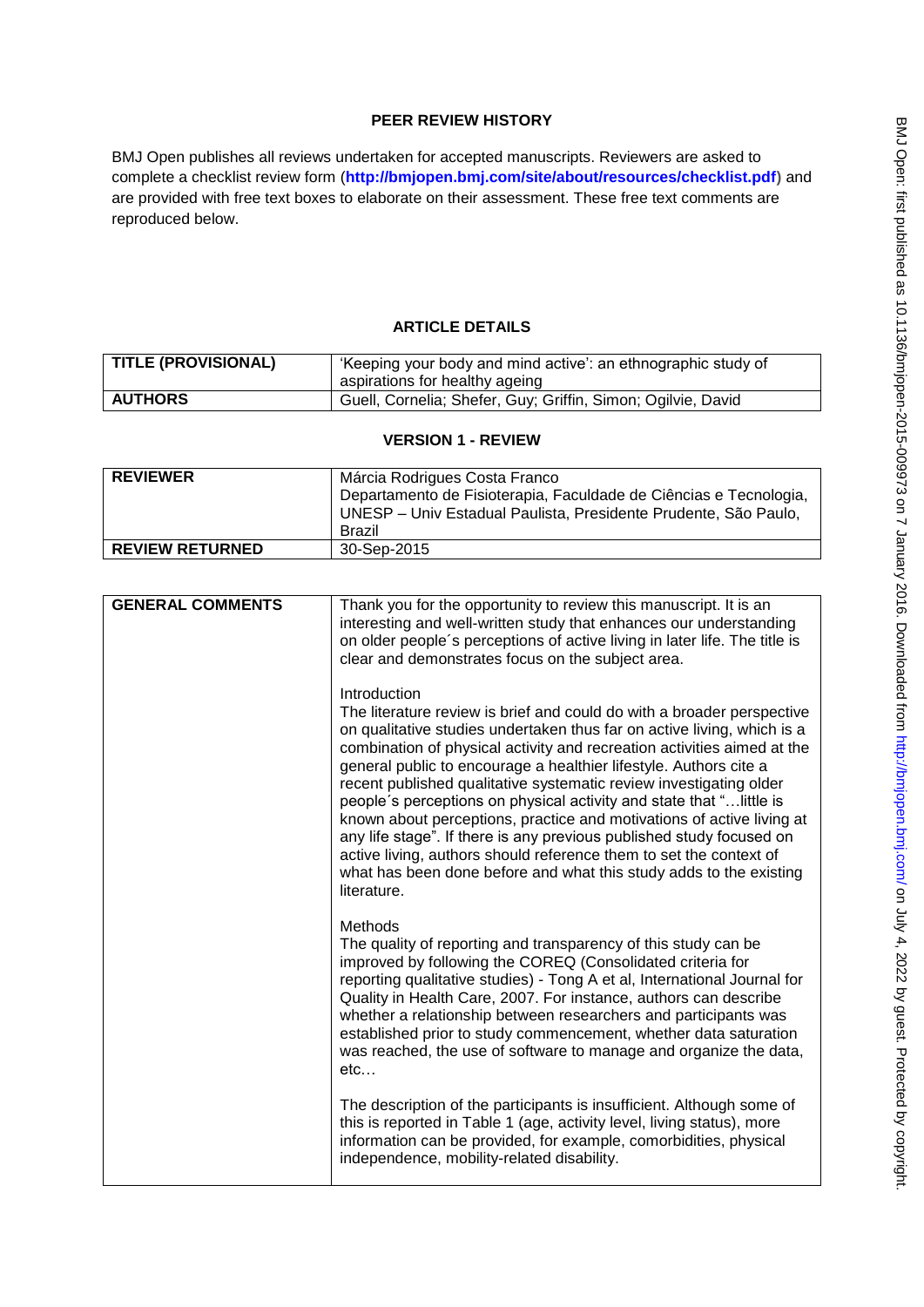| <b>Results</b>                                                                                                                                                                                                                                                                                                                                                                                                                                                                               |
|----------------------------------------------------------------------------------------------------------------------------------------------------------------------------------------------------------------------------------------------------------------------------------------------------------------------------------------------------------------------------------------------------------------------------------------------------------------------------------------------|
| Results are clearly written and original participants' quotations are<br>presented in Box 2.                                                                                                                                                                                                                                                                                                                                                                                                 |
| The sub-themes of social motivators and social limitations described<br>within the theme of Social context of active living seem to be two<br>sides of the same sub-theme, one side perceiving it as a motivator<br>and one as a barrier. It would be interesting to group the sub-themes<br>and maybe describe them as 'Social influences' or 'Social<br>circumstances'.                                                                                                                    |
| Page 10, line 54. Revise the commas.                                                                                                                                                                                                                                                                                                                                                                                                                                                         |
| <b>Discussion</b><br>The Discussion is well structured.                                                                                                                                                                                                                                                                                                                                                                                                                                      |
| In page 12, authors state that ' few studies have capitalized on the<br>range of qualitative methods to explore deliberate and incidental<br>active living', but if there is similar studies to the current manuscript,<br>i.e. focused on active living, the results of those studies should be<br>compared and contrasted to the current study. This would allow a<br>comparison of the similarities and differences, as well as help to<br>demonstrate the contribution of this research. |

| <b>REVIEWER</b>        | Nicola O'Brien<br><b>Research Methodologist</b><br>Institute of Health and Society<br><b>Newcastle University</b><br>UK |
|------------------------|-------------------------------------------------------------------------------------------------------------------------|
| <b>REVIEW RETURNED</b> | 08-Oct-2015                                                                                                             |

| <b>GENERAL COMMENTS</b> | This is a well written paper on an important topic. The use of           |
|-------------------------|--------------------------------------------------------------------------|
|                         | methodology triangulation using interviews and observations is           |
|                         | innovative and should be commended.                                      |
|                         | I have the following comments and suggestions to improve the             |
|                         | paper:                                                                   |
|                         | 1. Table 1 - activity level is categorised into Active and Sedentary;    |
|                         | however, when describing the sampling strategy and presenting the        |
|                         | quotes, participants are referred to as Active or Inactive. The          |
|                         | distinction between Sedentary and Inactive is a debated one; can         |
|                         | Table 1 use the labels of Active and Inactive to avoid confusion?        |
|                         | 2. Personally I like to see the acceptance rate (%) in addition to the   |
|                         | raw figures of people approached and agreeing to participate (for        |
|                         | interviews and observations)                                             |
|                         | 3. What were the participants' told the purpose of the observations      |
|                         | was? Does this have any implications for the potential bias of the       |
|                         | observer effect discussed in the limitations?                            |
|                         | 4. A recognised limitation of this work is that the participants were    |
|                         | sampled from what may be a particularly healthy and health               |
|                         | conscious group of people through their involvement in the EPIC-         |
|                         | Norfolk cohort study. These participants have remained in the study      |
|                         | for 13 years and have attended four health checks in this time - it      |
|                         | would seem highly likely that they differ from the wider population.     |
|                         | This is a significant limitation and I am not clear how the findings can |
|                         | be used to 'learn from our participants' thoughts and practical          |
|                         | insights' (page 16 line 12)?                                             |
|                         | 5. It is noted in the findings about tensions between staying busy,      |
|                         | active or fit that some participants' descriptions of the keeping active |
|                         |                                                                          |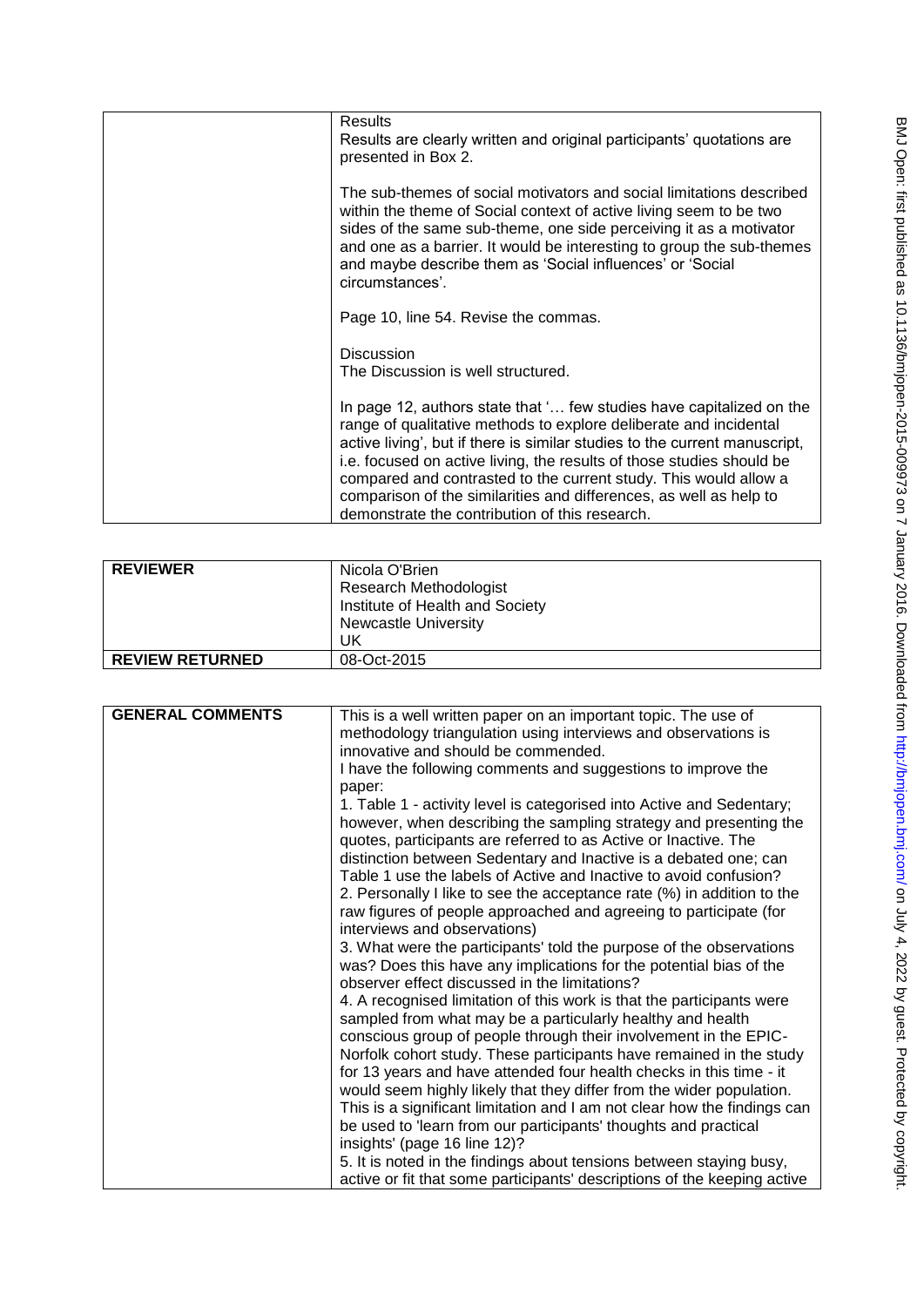| did not match their accelerometry counts - this can also be seen in<br>some of the quotes. It would be good if this discrepancy could be<br>discussed in the discussion section and the potential implications<br>thereof for the specific study findings and more widely for the<br>development of public health interventions to promote active living<br>and healthy ageing. |
|---------------------------------------------------------------------------------------------------------------------------------------------------------------------------------------------------------------------------------------------------------------------------------------------------------------------------------------------------------------------------------|
| 6. Moreover, an expanded discussion of the potential wider<br>implications of the overall findings would be beneficial in terms of<br>how the data could be used to inform future interventions - currently<br>there is only a brief mention of this in the conclusion. These<br>proposed implications need to clearly reflect the limitation of the<br>sample.                 |

### **VERSION 1 – AUTHOR RESPONSE**

Reviewer: 1

Reviewer Name: Márcia Rodrigues Costa Franco Institution and Country: UNESP – Univ Estadual Paulista, Presidente Prudente, São Paulo, Brazil.

Thank you for the opportunity to review this manuscript. It is an interesting and well-written study that enhances our understanding on older people´s perceptions of active living in later life. The title is clear and demonstrates focus on the subject area.

RESPONSE: We thank the reviewer for her interest and positive evaluation of our study.

#### Introduction

The literature review is brief and could do with a broader perspective on qualitative studies undertaken thus far on active living, which is a combination of physical activity and recreation activities aimed at the general public to encourage a healthier lifestyle. Authors cite a recent published qualitative systematic review investigating older people´s perceptions on physical activity and state that "…little is known about perceptions, practice and motivations of active living at any life stage". If there is any previous published study focused on active living, authors should reference them to set the context of what has been done before and what this study adds to the existing literature.

RESPONSE: The literature review was kept brief with the particular journal and audience in mind, but we recognise that more detail can be given. We added new references to studies that were more broadly interested in active living and the social environment in which this takes place on page 4/5. The added paragraph now reads (without the citations included here): 'Qualitative research can provide valuable insights to help understand how best to develop, promote and support such preventive strategies by exploring people's aspirations to be active and their social contexts. Much of the literature has focused on structured exercise, with only limited consideration of other (what are sometimes referred to as 'unsupervised') physical activities, mainly walking, and little is known about perceptions, practices and motivations of active living more generally at any life stage. Those who have investigated physical activity beyond exercise participation have shown an increasing interest in the physical and social environments in which these activities take place. However, most qualitative research in this area has used a limited set of methods, predominantly interviews and focus groups. It has been suggested that studies could benefit from integrating more spatial methods to allow for fuller and more nuanced descriptions of environmental factors, with photovoice proving a particularly popular method. Similarly, it could be argued that the use of qualitative observational methods enables a more in-depth appreciation of the complex social context, as well as other aspects of the environment that participants may not reflect on explicitly in interviews. In this study, therefore, we aimed to investigate and describe in depth how active living relates to later life experiences and to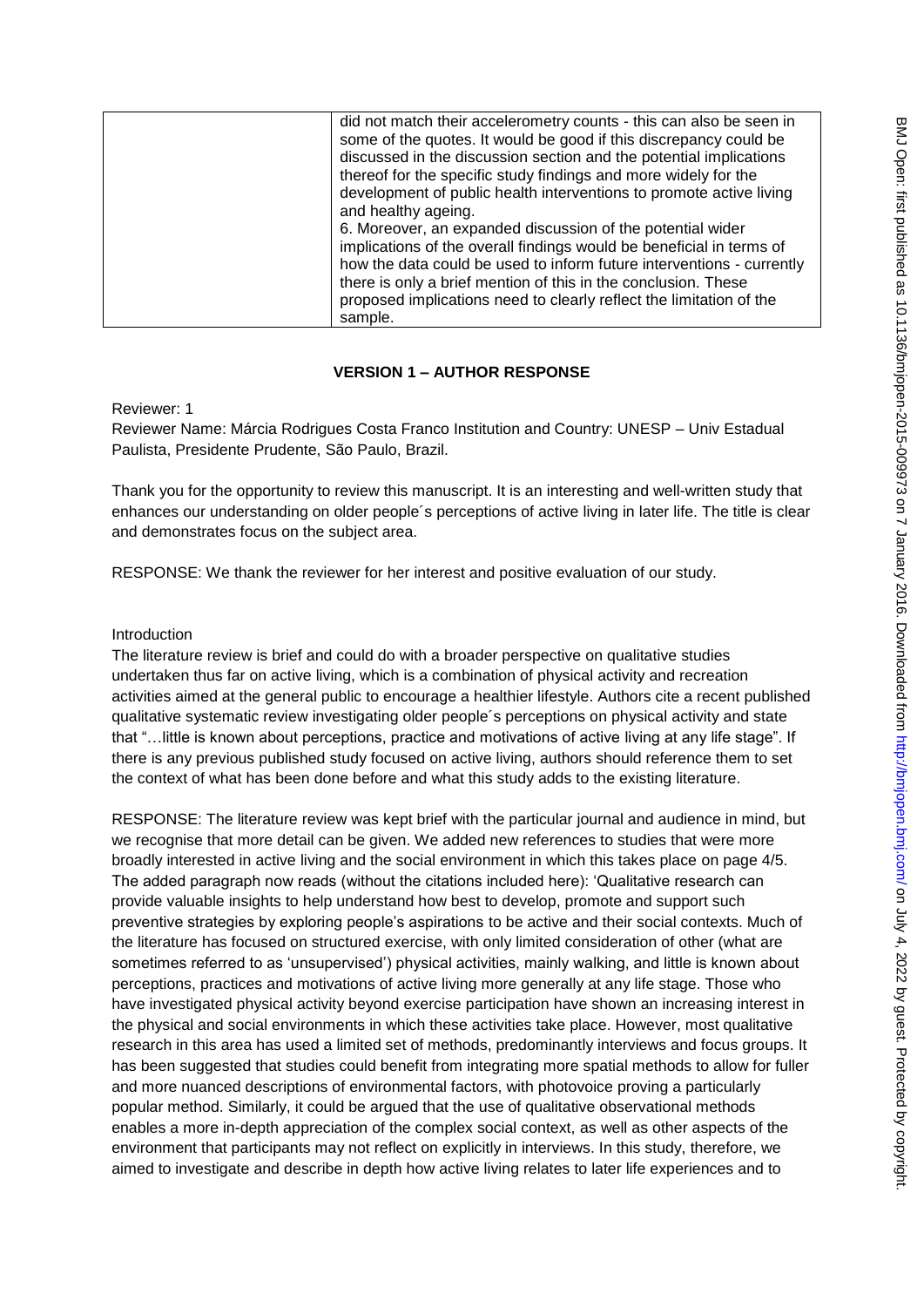aspirations and strategies of healthy ageing, using an ethnographic research design that combined interviews with participant observation.'

#### Methods

The quality of reporting and transparency of this study can be improved by following the COREQ (Consolidated criteria for reporting qualitative studies) - Tong A et al, International Journal for Quality in Health Care, 2007. For instance, authors can describe whether a relationship between researchers and participants was established prior to study commencement, whether data saturation was reached, the use of software to manage and organize the data, etc…

RESPONSE: The COREQ checklist was completed and included as a supporting file. Additional information has been added to the methods section on page 6/7 such as the relationship of the researchers with the participants, more details on recruitment and use of software.

The description of the participants is insufficient. Although some of this is reported in Table 1 (age, activity level, living status), more information can be provided, for example, comorbidities, physical independence, mobility-related disability.

RESPONSE: In Table 1 we reported only those participant characteristics to which we had access from the EPIC-Norfolk study for recruitment. We did not have access to any health information about the participants. However, we have some unstructured health information from our participants as narrated during the interviews or participant observations; more ill-health might have been experienced but was chosen not to be disclosed to us. Information on health has been added on page 6. We summarise experienced ill-health as: limiting musculoskeletal complaints such as osteoarthritis, living with the chronic diseases cancer, CVD and diabetes, and limitations of activity partners. All participants had to be physically independent to be eligible to participate.

#### Results

Results are clearly written and original participants' quotations are presented in Box 2.

The sub-themes of social motivators and social limitations described within the theme of Social context of active living seem to be two sides of the same sub-theme, one side perceiving it as a motivator and one as a barrier. It would be interesting to group the sub-themes and maybe describe them as 'Social influences' or 'Social circumstances'.

RESPONSE: We would like to maintain the division into two subthemes which we understand to be facilitators/motivators and barriers/limitations. The first subtheme is about social context as a facilitator for physical activity, sometimes in positive ways, and sometimes more negatively such as social norms encouraging housework to fulfil social expectations. The second subtheme is about social context – again positive and negative – that limits physical activity. Social ties such as spouses act as activity companions but their physical limitations might ultimately be a barriers to more vigorous activity. This difference, but also the complexity, might be quite an important finding. To be clearer, we added the wording 'as facilitators' and 'as barriers' to the subthemes, on page 11 and 12.

Page 10, line 54. Revise the commas.

RESPONSE: We believe the commas are grammatically correct but we appreciate that it might not be the most readable sentence. We revised slightly so the sentence now reads on page 11: 'Dogs were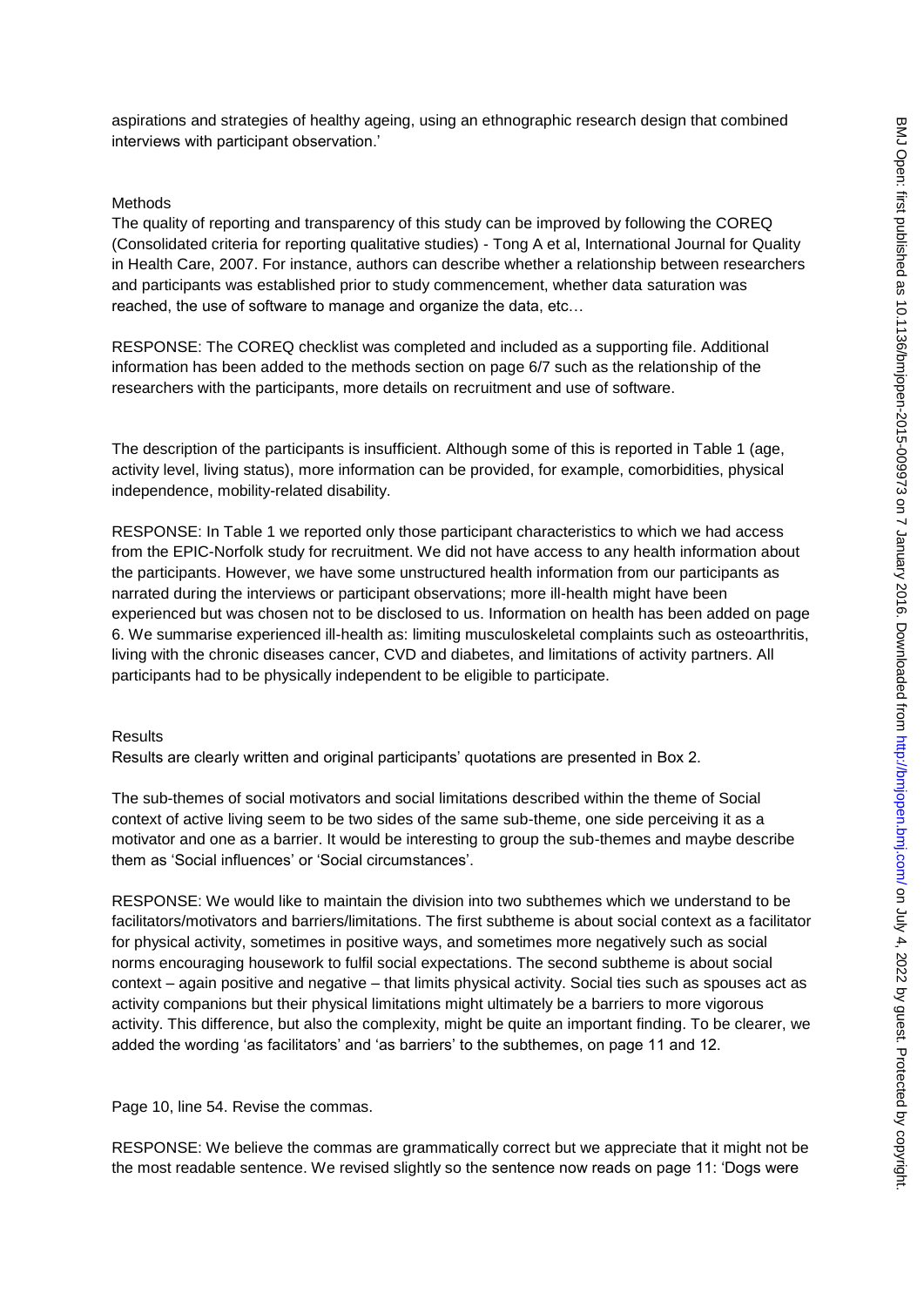also appreciated as both a reason for walking and social company when walking.'

Discussion

The Discussion is well structured.

In page 12, authors state that '… few studies have capitalized on the range of qualitative methods to explore deliberate and incidental active living', but if there is similar studies to the current manuscript, i.e. focused on active living, the results of those studies should be compared and contrasted to the current study. This would allow a comparison of the similarities and differences, as well as help to demonstrate the contribution of this research.

RESPONSE: Yes, we appreciate that this was kept too short; we added more references and comparison with similarities and differences of other active living studies in the discussion on page 13 and 14. These now also help to put in context the additional discussion on the implications for interventions as suggested by reviewer 2.

This part of the paragraph now reads (without citations here): 'Studies taking a broader focus on active living have generally echoed our findings that continuing lifelong activities (albeit adapted when necessary) was an important motivator, as was the notion that activities should be purposeful. Furthermore, it seems important that activities can be integrated into everyday life. Using ethnographic methods, we were able to observe and discuss in depth with our participants their ordinary everyday activities as contributors to active living, and the interplay of aspirations of healthy ageing, lifelong ways of living and social context. While many studies have found healthy ageing to be a motivator for staying active, and physical limitations and ill-health to be a barrier to realising these ambitions, to our knowledge our study is the first to observe and describe participants' challenges in adapting not only to their own physical limitations in later life, but also to those of their activity companions.'

Reviewer: 2 Reviewer Name: Nicola O'Brien Institution and Country: Research Methodologist, Institute of Health and Society, Newcastle University, UK.

This is a well written paper on an important topic. The use of methodology triangulation using interviews and observations is innovative and should be commended.

RESPONSE: We thank the reviewer for her interest and positive evaluation of our study and research design.

I have the following comments and suggestions to improve the paper:

1. Table 1 - activity level is categorised into Active and Sedentary; however, when describing the sampling strategy and presenting the quotes, participants are referred to as Active or Inactive. The distinction between Sedentary and Inactive is a debated one; can Table 1 use the labels of Active and Inactive to avoid confusion?

RESPONSE: Yes, we should have known better and not used 'sedentary' and 'inactive' interchangeably; we changed it to inactive in the table and its description on page 6/7.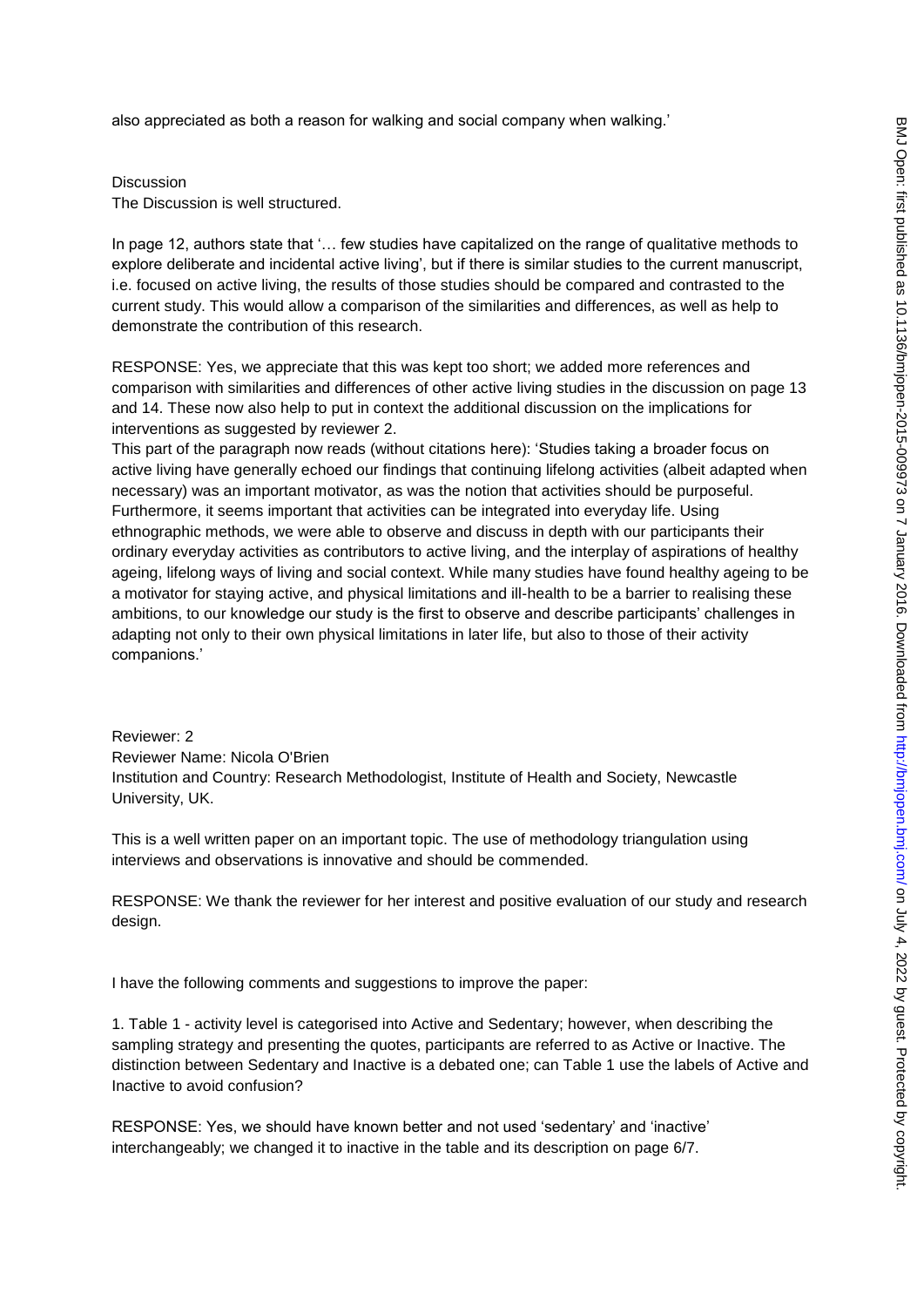2. Personally I like to see the acceptance rate (%) in addition to the raw figures of people approached and agreeing to participate (for interviews and observations)

RESPONSE: Added, also for the observations, on page 6.

3. What were the participants' told the purpose of the observations was? Does this have any implications for the potential bias of the observer effect discussed in the limitations?

RESPONSE: Yes, an important point and apologies that we omitted this before. We added the explanation on page 7/8; which now reads:

'Participants and researchers discussed the purpose of these observations at the end of the interview in the course of selecting the activity and organising the visit. We explained that we did not aim to assess the quantity or intensity of physical activity involved in the activities, but rather to find out about the social and physical environment in which these were taking place. Although few participants chose a primarily sedentary activity for observation, we were nonetheless able to observe sedentary activities as these were often linked to more active pursuits, such as having a tea or coffee before or after a walk or exercise session.'

4. A recognised limitation of this work is that the participants were sampled from what may be a particularly healthy and health conscious group of people through their involvement in the EPIC-Norfolk cohort study. These participants have remained in the study for 13 years and have attended four health checks in this time - it would seem highly likely that they differ from the wider population. This is a significant limitation and I am not clear how the findings can be used to 'learn from our participants' thoughts and practical insights' (page 16 line 12)?

RESPONSE: We believe that reflective participants with an interest in seeking solutions for barriers to physical activity can help identify facilitators that are meaningful to their peers. While our participants may have been particularly health conscious, they, nonetheless, experienced common barriers such as physical limitations through osteoarthritis which should resonate with older populations elsewhere. Solutions that they had proactively identified, such as the two participants in our case studies, should be considered as practical participant-driven, 'expert by experience', insights. We clarified the wording in the 'strengths and limitations box' on page 3 and also added more explanation in the discussion on page 17, which now reads:

'Another limitation was that participants were sampled from the long-running EPIC-Norfolk study, which perhaps produced a particularly healthy, health-conscious pool of participants. In principle reflective participants are desirable for qualitative research, but the transferability of our findings to the wider population might be more usefully considered in terms of learning from our participants' thoughts and practical insights, rather than as necessarily reflecting population patterns in a representative way. In other words, while our participants experienced barriers to active living such as osteoarthritis or widowhood that should resonate with older people elsewhere, they may have identified solutions more proactively than less health-conscious peers and may therefore be somewhat unusual in this regard. Nevertheless, the solutions they found should be valued as practical and meaningful examples of participant-driven facilitators that others could adopt.'

5. It is noted in the findings about tensions between staying busy, active or fit that some participants' descriptions of the keeping active did not match their accelerometry counts - this can also be seen in some of the quotes. It would be good if this discrepancy could be discussed in the discussion section and the potential implications thereof for the specific study findings and more widely for the